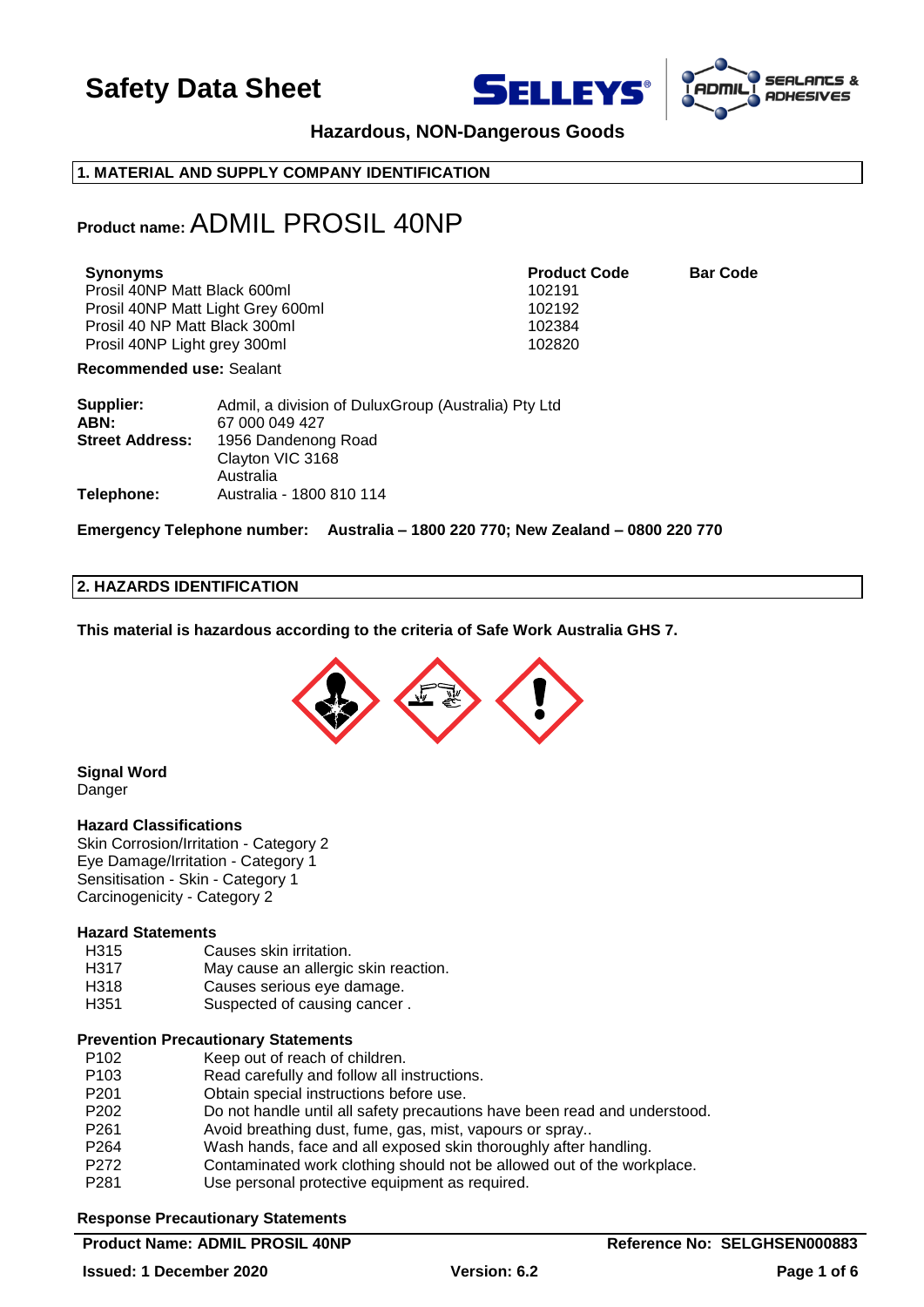



| P <sub>101</sub> | If medical advice is needed, have product container or label at hand.                      |
|------------------|--------------------------------------------------------------------------------------------|
| P302+P352        | IF ON SKIN: Wash with plenty of water.                                                     |
|                  | P305+P351+P338 IF IN EYES: Rinse cautiously with water for several minutes. Remove contact |
|                  | lenses, if present and easy to do. Continue rinsing.                                       |
| P308+P313        | IF exposed or concerned: Get medical advice/attention.                                     |
| P310             | Immediately call a POISON CENTER/doctor.                                                   |
| P333+P313        | If skin irritation or rash occurs: Get medical advice/attention.                           |
| P362             | Take off contaminated clothing.                                                            |

## **Storage Precautionary Statement**

P405 Store locked up.

## **Disposal Precautionary Statement**

P501 Dispose of contents/container in accordance with local, regional, national and international regulations.

#### **Poison Schedule:** Not Applicable

## **DANGEROUS GOOD CLASSIFICATION**

Not classified as Dangerous Goods by the criteria of the "Australian Code for the Transport of Dangerous Goods by Road & Rail" and the "New Zealand NZS5433: Transport of Dangerous Goods on Land".

| 3. COMPOSITION INFORMATION                                                                                                                                                                 |                                     |                                                                        |
|--------------------------------------------------------------------------------------------------------------------------------------------------------------------------------------------|-------------------------------------|------------------------------------------------------------------------|
| <b>CHEMICAL ENTITY</b>                                                                                                                                                                     | CAS NO                              | <b>PROPORTION</b>                                                      |
| Distillates, petroleum, hydrotreated middle<br>Methyl ethyl ketoxime<br>Stannane, dimethylbis[(1-oxoneodecyl)oxy]-<br>Ingredients determined to be non-hazardous or below reporting limits | 64742-46-7<br>96-29-7<br>68928-76-7 | 1 - 10 $%$ (w/w)<br>$1 - 10 \%$ (w/w)<br>$1\%$ (w/w)<br><b>Balance</b> |
|                                                                                                                                                                                            |                                     | 100%                                                                   |

## **4. FIRST AID MEASURES**

If poisoning occurs, contact a doctor or Poisons Information Centre (Phone Australia 131 126, New Zealand 0800 764 766).

**Inhalation:** Remove victim from exposure - avoid becoming a casualty. Remove contaminated clothing and loosen remaining clothing. Allow patient to assume most comfortable position and keep warm. Keep at rest until fully recovered. Seek medical advice if effects persist.

**Skin Contact:** Effects may be delayed. If skin or hair contact occurs, immediately remove contaminated clothing and flush skin and hair with running water. Continue flushing with water until advised to stop by the Poisons Information Centre or a Doctor; or for 15 minutes and transport to Doctor or Hospital.

**Eye contact:** Immediately irrigate with copious quantities of water for 15 minutes. Eyelids to be held open. Remove clothing if contaminated and wash skin. Urgently seek medical assistance. Transport to hospital or medical centre.

**Ingestion:** Rinse mouth with water. If swallowed, do NOT induce vomiting. Give a glass of water to drink. Never give anything by the mouth to an unconscious patient. If vomiting occurs give further water. Seek medical advice.

**PPE for First Aiders:** Wear safety shoes, overalls, gloves, safety glasses. Available information suggests that gloves made from nitrile rubber should be suitable for intermittent contact. However, due to variations in glove construction and local conditions, the user should make a final assessment. Always wash hands before smoking,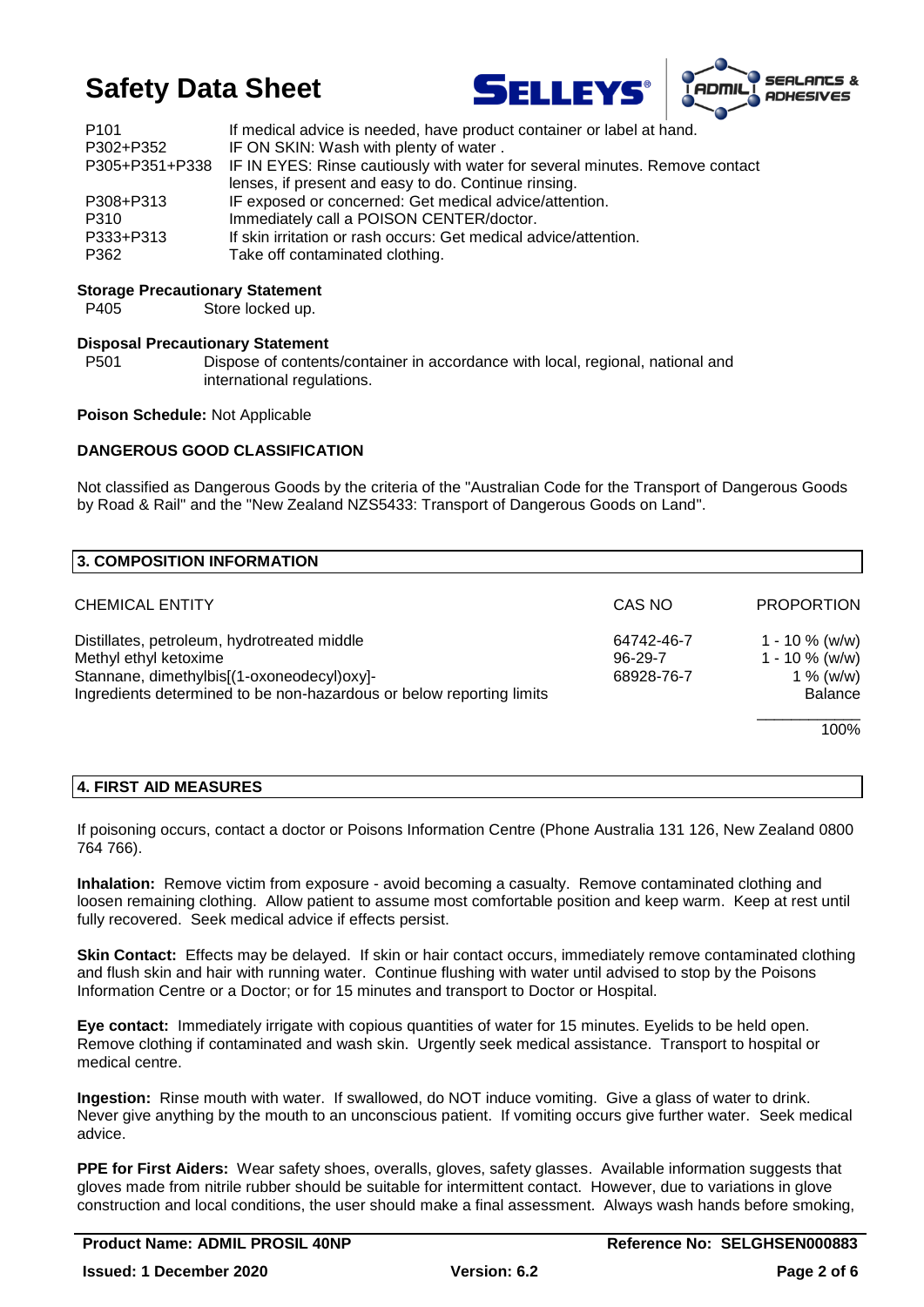



eating, drinking or using the toilet. Wash contaminated clothing and other protective equipment before storing or re-using.

**Notes to physician:** Treat symptomatically. Effects may be delayed. Can cause corneal burns.

## **5. FIRE FIGHTING MEASURES**

**Hazchem Code:** Not applicable.

**Suitable extinguishing media:** If material is involved in a fire use water fog (or if unavailable fine water spray), alcohol resistant foam, standard foam, dry agent (carbon dioxide, dry chemical powder).

**Specific hazards:** Combustible material.

**Fire fighting further advice:** On burning or decomposing may emit toxic fumes. Fire fighters to wear selfcontained breathing apparatus and suitable protective clothing if risk of exposure to vapour or products of combustion or decomposition.

## **6. ACCIDENTAL RELEASE MEASURES**

## **SMALL SPILLS**

Wear protective equipment to prevent skin and eye contamination. Avoid inhalation of vapours or dust. Wipe up with absorbent (clean rag or paper towels). Collect and seal in properly labelled containers or drums for disposal.

## **LARGE SPILLS**

Clear area of all unprotected personnel. Slippery when spilt. Avoid accidents, clean up immediately. Wear protective equipment to prevent skin and eye contamination and the inhalation of dust. Work up wind or increase ventilation. Cover with damp absorbent (inert material, sand or soil). Sweep or vacuum up, but avoid generating dust. Collect and seal in properly labelled containers or drums for disposal. If contamination of crops, sewers or waterways has occurred advise local emergency services.

## **Dangerous Goods - Initial Emergency Response Guide No:** Not applicable

## **7. HANDLING AND STORAGE**

Handling: Avoid eye contact and skin contact. Avoid inhalation of dust.

**Storage:** Store in a cool, dry, well-ventilated place and out of direct sunlight. Store away from foodstuffs. Store away from incompatible materials described in Section 10. Store away from sources of heat and/or ignition. Store locked up. Keep container standing upright. Keep containers closed when not in use - check regularly for spills.

## **8. EXPOSURE CONTROLS / PERSONAL PROTECTION**

**National occupational exposure limits:** No value assigned for this specific material by Safe Work Australia.

**Biological Limit Values:** As per the "National Model Regulations for the Control of Workplace Hazardous Substances (Safe Work Australia)" the ingredients in this material do not have a Biological Limit Allocated.

**Engineering Measures:** Natural ventilation should be adequate under normal use conditions.

**Personal Protection Equipment:** SAFETY SHOES, OVERALLS, GLOVES, SAFETY GLASSES.

Wear safety shoes, overalls, gloves, safety glasses. Available information suggests that gloves made from nitrile rubber should be suitable for intermittent contact. However, due to variations in glove construction and local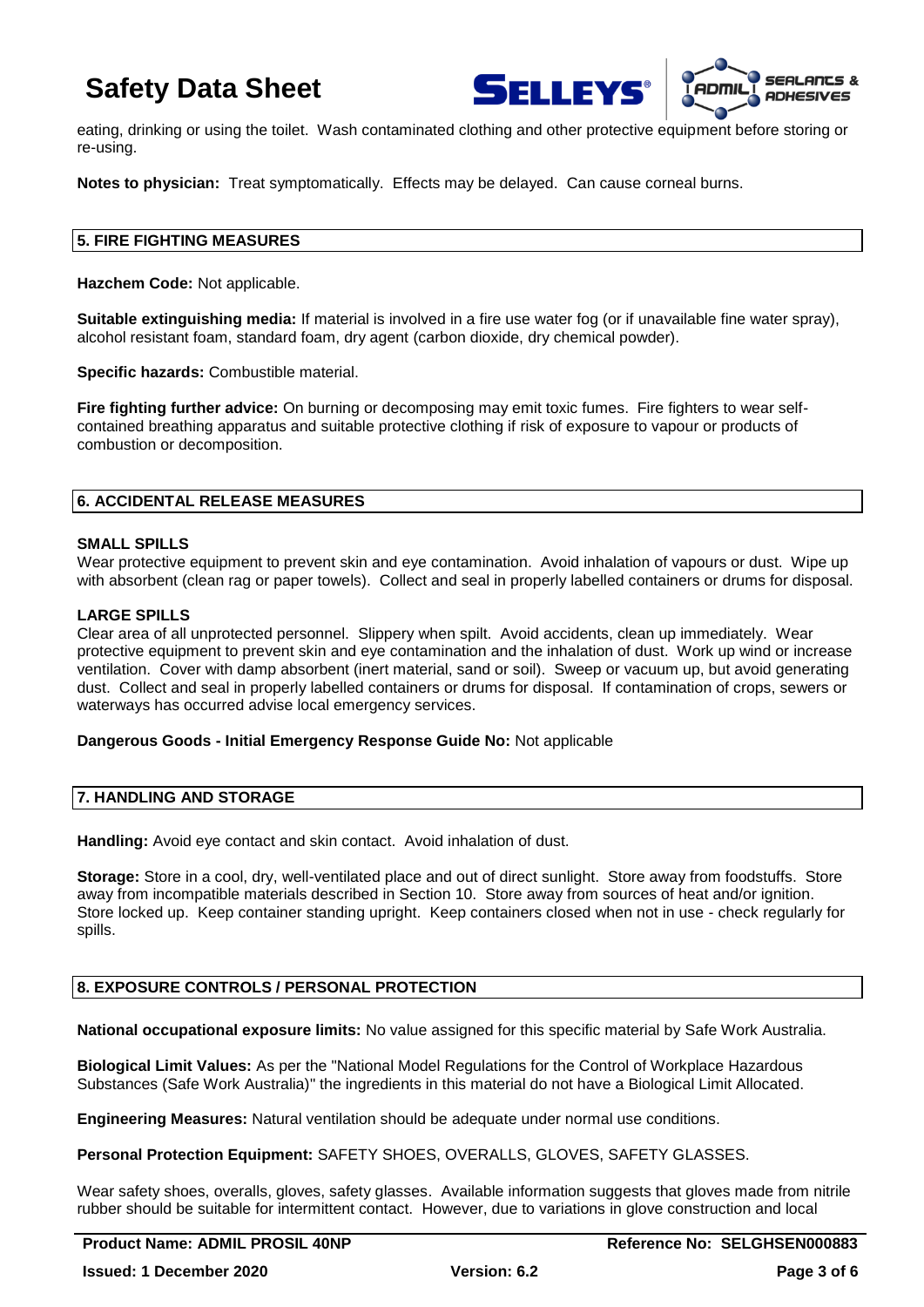



conditions, the user should make a final assessment. Always wash hands before smoking, eating, drinking or using the toilet. Wash contaminated clothing and other protective equipment before storing or re-using.

**Hygiene measures:** Keep away from food, drink and animal feeding stuffs. When using do not eat, drink or smoke. Wash hands prior to eating, drinking or smoking. Avoid contact with clothing. Avoid eye contact and skin contact. Avoid inhalation of dust. Ensure that eyewash stations and safety showers are close to the workstation location.

## **9. PHYSICAL AND CHEMICAL PROPERTIES**

| Characteristic                                                                                                                                                                           |
|------------------------------------------------------------------------------------------------------------------------------------------------------------------------------------------|
| Insoluble in water<br>1.38<br><b>Relative Vapour Density (air=1):</b><br>>1<br>N Av<br>N App<br>N App<br>Autoignition Temperature (°C):<br>N Av<br>N Av<br>N Av<br>N App<br>N Av<br>N Av |
| Paste<br>Various<br>Flammability Limits (%):<br>Melting Point/Range (°C):<br><b>Boiling Point/Range (°C):</b>                                                                            |

(Typical values only - consult specification sheet)  $N Av = Not available$ . N App = Not applicable

## **10. STABILITY AND REACTIVITY**

**Chemical stability:** This material is thermally stable when stored and used as directed.

**Conditions to avoid:** Elevated temperatures and sources of ignition.

**Incompatible materials:** Oxidising agents.

**Hazardous decomposition products:** Oxides of carbon and nitrogen, smoke and other toxic fumes.

**Hazardous reactions:** No known hazardous reactions.

## **11. TOXICOLOGICAL INFORMATION**

No adverse health effects expected if the product is handled in accordance with this Safety Data Sheet and the product label. Symptoms or effects that may arise if the product is mishandled and overexposure occurs are:

## **Acute Effects**

**Inhalation:** Material may be an irritant to mucous membranes and respiratory tract.

**Skin contact:** Contact with skin will result in irritation. A skin sensitiser. Repeated or prolonged skin contact may lead to allergic contact dermatitis.

**Ingestion:** Swallowing can result in nausea, vomiting and irritation of the gastrointestinal tract.

**Eye contact:** A severe eye irritant. Corrosive to eyes: contact can cause corneal burns. Contamination of eyes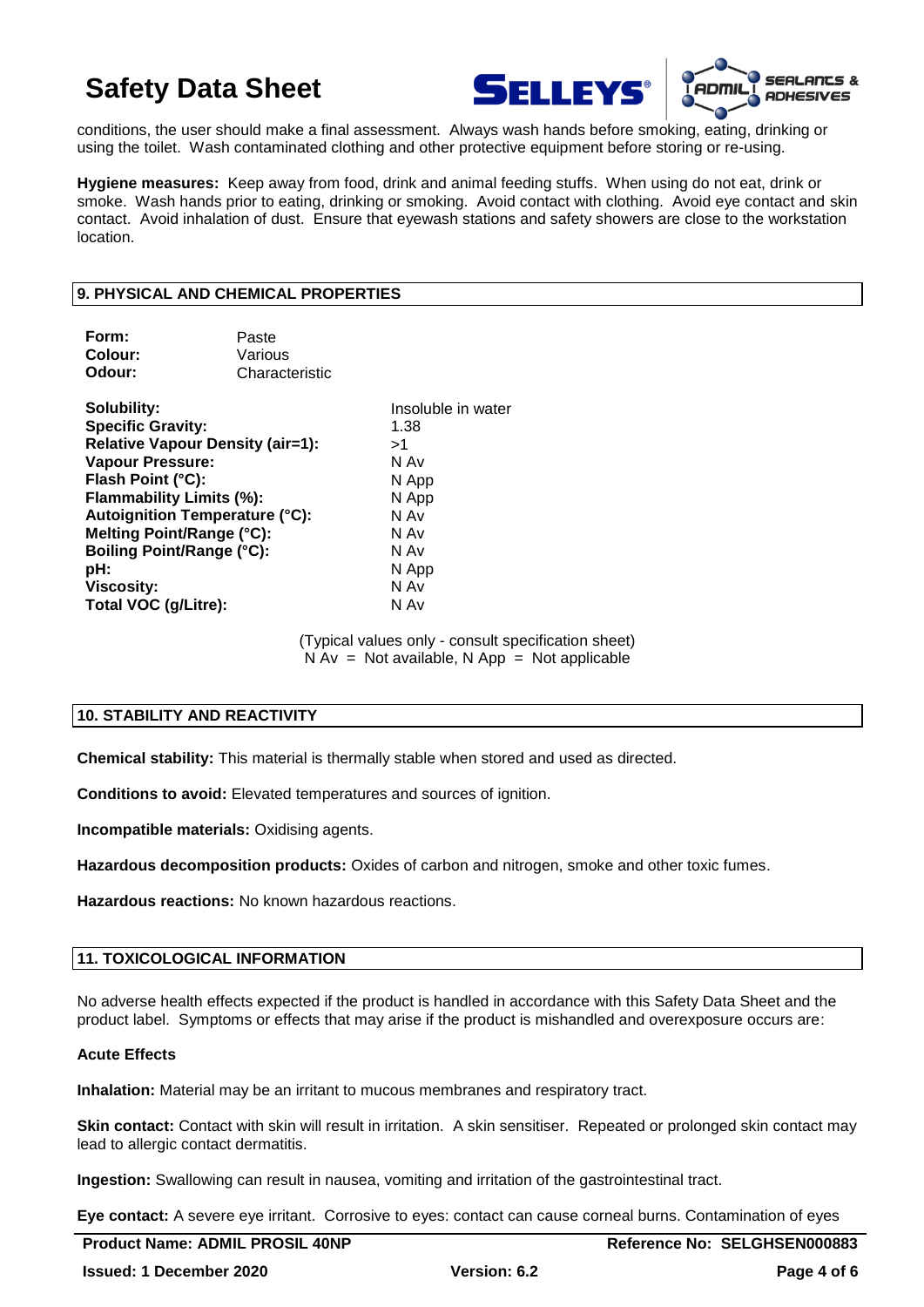



can result in permanent injury. Exposure to the dust may cause discomfort due to particulate nature. May cause physical irritation to the eyes.

## **Acute toxicity**

**Inhalation:** This material has been classified as not hazardous for acute inhalation exposure. Acute toxicity estimate (based on ingredients):  $LC_{50} > 5.0$  mg/L for dust.

**Skin contact:** This material has been classified as not hazardous for acute dermal exposure. Acute toxicity estimate (based on ingredients):  $LD_{50} > 2,000$  mg/Kg bw

**Ingestion:** This material has been classified as not hazardous for acute ingestion exposure. Acute toxicity estimate (based on ingredients):  $LD_{50} > 2,000$  mg/Kg bw

**Corrosion/Irritancy:** Eye: this material has been classified as a Category 1 Hazard (irreversible effects to eyes). Skin: this material has been classified as a Category 2 Hazard (reversible effects to skin).

**Sensitisation:** Inhalation: this material has been classified as not a respiratory sensitiser. Skin: this material has been classified as a Category 1 Hazard (skin sensitiser).

**Aspiration hazard:** This material has been classified as not an aspiration hazard.

**Specific target organ toxicity (single exposure):** This material has been classified as not a specific hazard to target organs by a single exposure.

## **Chronic Toxicity**

**Mutagenicity:** This material has been classified as not a mutagen.

**Carcinogenicity:** This material has been classified as a Category 2 Hazard.

**Reproductive toxicity (including via lactation):** This material has been classified as not a reproductive toxicant.

**Specific target organ toxicity (repeat exposure):** This material has been classified as not a specific hazard to target organs by repeat exposure.

## **12. ECOLOGICAL INFORMATION**

Avoid contaminating waterways.

**Acute aquatic hazard:** This material has been classified as not hazardous for acute aquatic exposure. Acute toxicity estimate (based on ingredients): > 100 mg/L

**Long-term aquatic hazard:** This material has been classified as not hazardous for chronic aquatic exposure. Non-rapidly or rapidly degradable substance for which there are adequate chronic toxicity data available OR in the absence of chronic toxicity data, Acute toxicity estimate (based on ingredients): >100 mg/L, where the substance is not rapidly degradable and/or BCF  $<$  500 and/or log  $K_{ow}$   $<$  4.

**Ecotoxicity:** No information available.

**Persistence and degradability:** No information available.

**Bioaccumulative potential:** No information available.

**Mobility:** No information available.

## **13. DISPOSAL CONSIDERATIONS**

**Product Name: ADMIL PROSIL 40NP Reference No: SELGHSEN000883 Issued: 1 December 2020 Version: 6.2 Page 5 of 6**